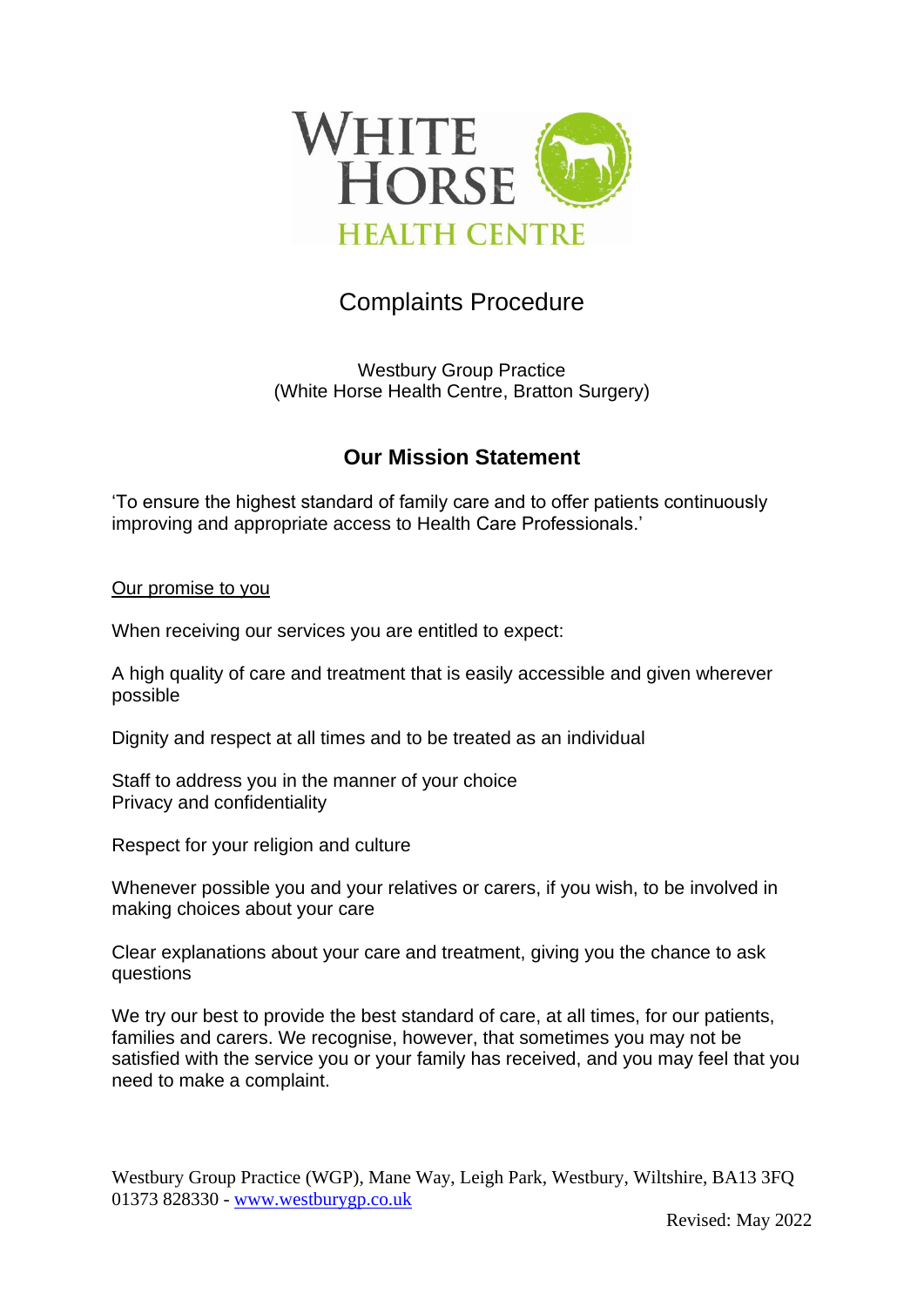All complaints are taken seriously. We use the information from our investigation of complaints to improve the standard of care we provide. All complaints are treated in the strictest confidence and are be kept completely separate from patient's clinical record.

### Making a complaint

If you would like to discuss your complaint in person, whether it relates to any of the services we provide or the individuals providing them, please ask to speak to Craig Massey, Patient Communication Lead. He will be happy to advise you how to proceed and will aim to solve the problem straight away. However, if you prefer, you can put your complaint in writing using the address shown at the bottom of the page or email us at [wccg.wgppatientvoice@nhs.net](mailto:wccg.wgppatientvoice@nhs.net) and mark it for the attention of:

Craig Massey, Patient Communication Lead

If you wish a friend or family member to deal with your complaint on your behalf, this is no problem. We would need to receive a signed authority for them to act on your behalf.

You can take your complaint further with NHS England at the following:

Tel: 0300 311 2233 Email: [england.contactus@nhs.net](mailto:england.contactus@nhs.net) Post address: NHS England, PO Box 16738, Redditch, B97 9PT

#### Help with making your complaint

If you feel you would like help to make your complaint support is available. There are many organisations, or 'advocates', who can help you with your complaint. The local Healthwatch organisation can help you find independent NHS complaints advocacy services in your area.

Healthwatch can be contacted as follows:

**Call:** 03000 683 000 between the hours of 08:30 – 17:30 Monday to Friday. **Email:** [enquiries@healthwatch.co.uk](mailto:enquiries@healthwatch.co.uk) **Website:** [www.healthwatch.co.uk](http://www.healthwatch.co.uk/)

You may also find that the Wiltshire Patient Advice and Liaison Services (PALS) can provide you with help and assistance with any complaint you wish to make. They can be contacted as follows:

Call: 0300 123 7797 Email: [whc.pals@nhs.net](mailto:whc.pals@nhs.net)

Website: [Wiltshire PALS service](https://wiltshirehealthandcare.nhs.uk/contact/)

Westbury Group Practice (WGP), Mane Way, Leigh Park, Westbury, Wiltshire, BA13 3FQ 01373 828330 - [www.westburygp.co.uk](http://www.westburygp.co.uk/)